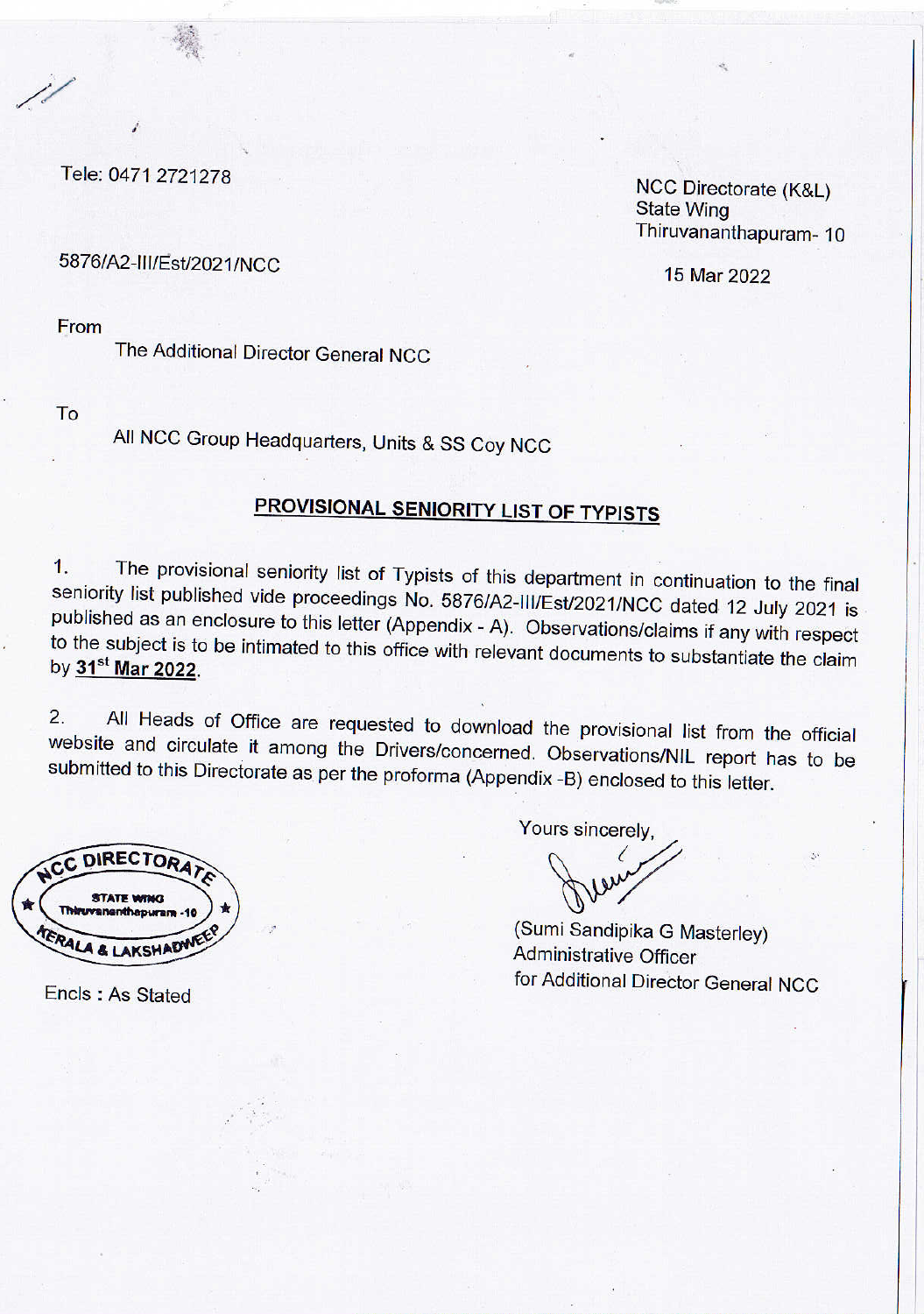## **APPENDIX - B**

## **PROFORMA**

The details in respect of the below mentioned incumbents of  $(Office)$ as per the Provisional Seniority list of Typists published vide letter No. 5876/A2-III/Est/2021/NCC dated 15 Mar 2022 has been verified and necessary observations are made against their respective names.

| SI<br><b>No</b> | Name and PEN of employee | Signature of the employee | (Observations/Nil observations) |
|-----------------|--------------------------|---------------------------|---------------------------------|
|                 |                          |                           |                                 |
|                 |                          |                           |                                 |
| 3               |                          |                           |                                 |
|                 |                          |                           |                                 |
| 5               |                          |                           |                                 |

(Signature of SS/JS)

(Countersignature by OC Unit)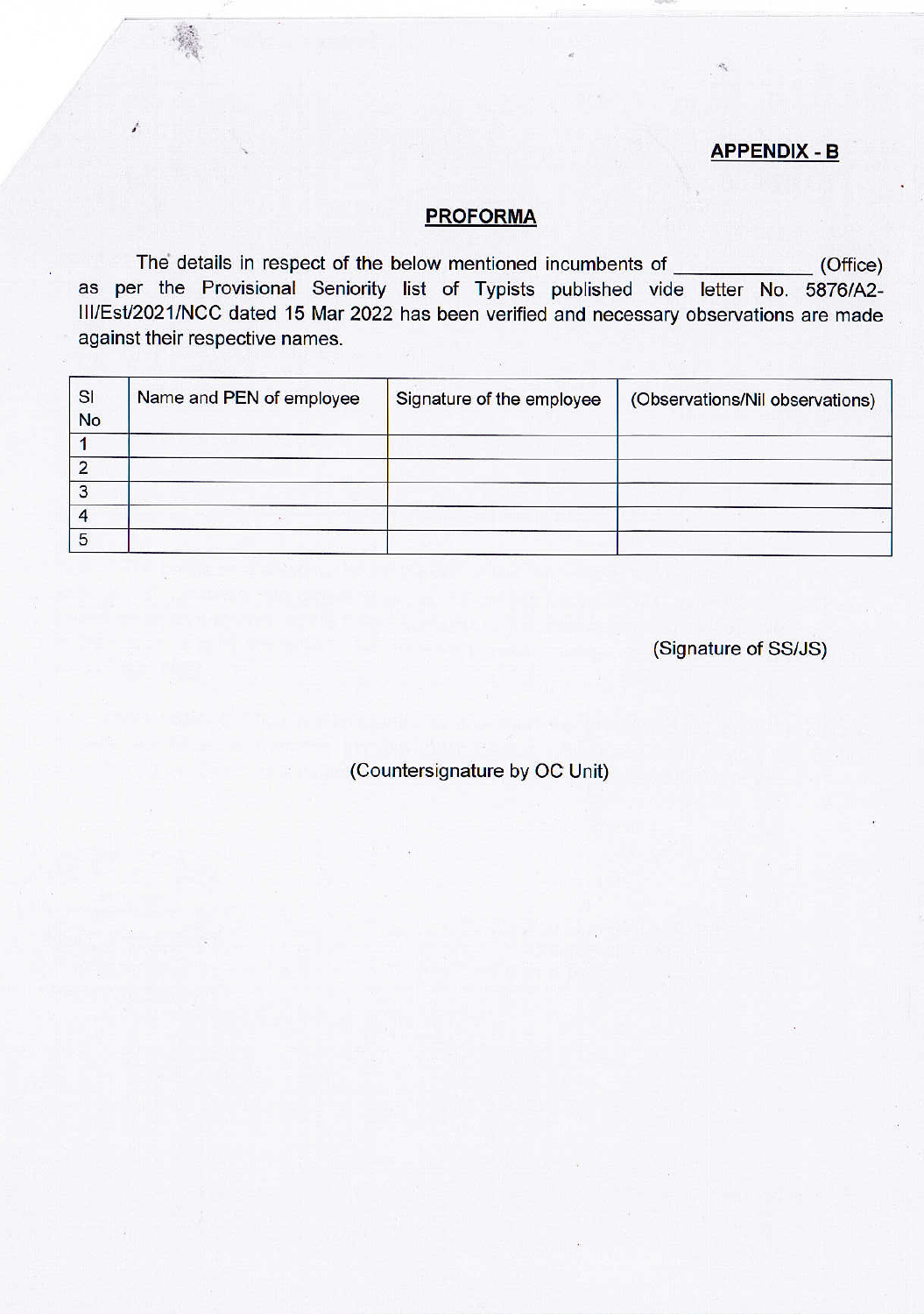Appendix - A

## **PROVISIONAL SENIORITY LIST OF TYPIST IN NCC DEPARTMENT AS ON 01 MAR 2022**

|                       | S.No Name                      | Grade      | <b>DOB</b> | <b>Advice</b><br>date | Date of<br>joining in<br><b>NCC</b> | Date of<br>reckoning<br>seniority | <b>Present Unit</b> | <b>DOR</b> | <b>District</b><br>Presently<br><b>Working</b> | <b>PEN NO</b> | <b>Remarks</b>            |
|-----------------------|--------------------------------|------------|------------|-----------------------|-------------------------------------|-----------------------------------|---------------------|------------|------------------------------------------------|---------------|---------------------------|
|                       | <b>FCS</b>                     |            |            |                       |                                     |                                   |                     |            |                                                |               |                           |
| 1                     | Smt. Gracy Joseph              | <b>FCS</b> | 02.01.70   | 25.09.01              | 01.11.01                            | 09.02.22                          | <b>NCC Dte</b>      | 31.01.26   | <b>TVM</b>                                     | 384870        |                           |
|                       | <b>SELECTION GRADE TYPISTS</b> |            |            |                       |                                     |                                   |                     |            |                                                |               |                           |
| 1                     | Smt. Radhika KK                | Sel Gde    | 13.05.69   | 18.12.96              | 29.01.97                            | 01.04.16                          | 22 (K) Bn NCC       | 31.05.25   | <b>EKM</b>                                     | 385349        | Promotion<br>relinquished |
| 2                     | Smt. Suma KS                   | Sel Gde    | 02.05.77   | 25.09.01              | 31.10.01                            | 01.04.16                          | <b>NCC Dte</b>      | 31.05.33   | <b>TVM</b>                                     | 384872        |                           |
| $\overline{3}$        | Sri. Vinod Kumar TG            | Sel Gde    | 30.05.66   | 18.11.03              | 24.12.03                            | 01.04.16                          | Gp HQ, TVM          | 31.05.22   | <b>TVM</b>                                     | 384871        |                           |
| $\Delta$              | Sri. Upendran PI               | Sel Gde    | 25.05.67   | 12.08.05              | 22.09.05                            | 01.05.16                          | 1 (K) G Bn NCC      | 31.05.23   | <b>TVM</b>                                     | 384967        |                           |
| 5                     | Sri. Prakash Thampy L          | Sel Gde    | 19.05.66   | 23.09.06              | 14.11.06                            | 01.01.17                          | 8 (K) Bn NCC        | 31.05.22   | <b>ALP</b>                                     | 385332        |                           |
| 6                     | Sri. Shalu CK                  | Sel Gde    | 20.03.72   | 19.06.08              | 31.07.08                            | 01.01.17                          | 10 (K) Bn NCC       | 31.03.28   | <b>ALP</b>                                     | 385261        |                           |
| $\overline{7}$        | Sri. Vinod KR                  | Sel Gde    | 29.03.70   | 27.03.10              | 17.05.10                            | 01.07.17                          | 1 (K) R&V Sqn       | 31.03.26   | <b>TSR</b>                                     | 488861        |                           |
| 8                     | Sri. Vincent DA                | Sel Gde    | 15.05.66   | 27.03.10              | 05.05.10                            | 01.03.18                          | 2 (K) Bn NCC        | 31.05.22   | <b>TVM</b>                                     | 481778        |                           |
| 9                     | Sri. Radhakrishnan B           | Sel Gde    | 01.06.67   | 27.03.10              | 29.04.10                            | 01.08.18                          | 31 (K) Bn NCC       | 31.05.23   | <b>KNR</b>                                     | 479459        |                           |
| 10                    | Sri. Jacob TI                  | Sel Gde    | 13.05.68   | 21.04.10              | 31.05.10                            | 01.05.19                          | 10 (K) Bn NCC       | 31.05.24   | <b>ALP</b>                                     | 484745        |                           |
| 11                    | Sri. Sajimon NT                | Sel Gde    | 16.02.67   | 24.04.10              | 01.06.10                            | 01.06.19                          | Gp HQ, KTM          | 28.02.23   | <b>KTM</b>                                     | 485529        |                           |
| 12                    | Sri. Rajumon AK                | Sel Gde    | 06.12.70   | 24.04.10              | 30.06.10                            | 01.06.19                          | 18 (K) Bn NCC       | 31.12.26   | EKM                                            | 494899        |                           |
| 13                    | Sri. Sasidharan Pillai S       | Sel Gde    | 25.04.66   | 03.05.10              | 04.06.10                            | 26.07.19                          | 7 (K) Bn NCC        | 30.04.22   | <b>KLM</b>                                     | 488150        |                           |
| 14                    | Sri. Manoj Kumar PS            | Sel Gde    | 29.05.69   | 17.05.10              | 25.06.10                            | 01.08.19                          | 24 (K) Bn NCC       | 31.05.25   | <b>TSR</b>                                     | 509506        |                           |
| 15                    | Sri. Pratheep Kumar PR         | Sel Gde    | 30.05.68   | 26.05.10              | 16.06.10                            | 01.08.19                          | $1(K)$ NU NCC       | 31.05.24   | <b>TVM</b>                                     | 488435        |                           |
| 16                    | Sri. Jayaprasad P              | Sel Gde    | 05.05.66   | 27.03.10              | 25.10.10                            | 20.05.20                          | 9 (K) Bn NCC        | 31.05.22   | <b>KLM</b>                                     | 592201        |                           |
| 17                    | Sri. Udaya PK                  | Sel Gde    | 04.07.71   | 15.12.10              | 20.01.11                            | 01.06.20                          | 27 (K) Bn NCC       | 31.07.27   | <b>PKD</b>                                     | 615170        |                           |
| 18                    | Smt. Ajitha NK                 | Sel Gde    | 28.05.80   | 31.01.11              | 20.04.11                            | 01.06.20                          | 24(K) Bn NCC        | 31.05.36   | <b>TSR</b>                                     | 629132        |                           |
| 19                    | Sri. Abdul Rahiman CA          | Sel Gde    | 29.05.71   | 29.05.10              | 27.01.11                            | 01.06.20                          | 9 (K) G Bn NCC      | 31.05.27   | <b>KKD</b>                                     | 617843        |                           |
| 20                    | Sri. Dileep SM                 | Sel Gde    | 26.05.67   | 03.01.13              | 25.02.13                            | 01.05.21                          | 3 (K) NU NCC        | 31.05.23   | <b>KLM</b>                                     | 335616        |                           |
| 21                    | Sri. Johnson Kuruvilla         | Sel Gde    | 05.11.72   | 06.03.14              | 08.05.14                            | 01.06.21                          | 17 (K) Bn NCC       | 30.11.32   | <b>KTM</b>                                     | 726258        |                           |
| 22                    | Sri. Ajayakumar S              | Sel Gde    | 19.05.71   | 11.01.11              | 31.01.11                            | 09.02.22                          | 1 (K) Bn NCC        | 31.05.27   | <b>TVM</b>                                     | 617211        |                           |
|                       | <b>SENIOR GRADE TYPISTS</b>    |            |            |                       |                                     |                                   |                     |            |                                                |               |                           |
| -1                    | Sri. Anil Kumar K              | Snr Gde    | 15.03.67   | 04.06.14              | 16.06.14                            | 01.04.17                          | 1 (K) Air Sqn       | 31.03.27   | <b>TVM</b>                                     | 728313        |                           |
| $\overline{2}$        | Sri. Sunny T Varghese          | Snr Gde    | 27.02.62   | 15.07.14              | 12.08.14                            | 01.05.17                          | 23 (K) Bn NCC       | 28.02.22   | <b>TSR</b>                                     | 732858        |                           |
| 3                     | Sri. Unni S                    | Snr Gde    | 31.05.72   | 24.09.14              | 18.10.14                            | 01.07.17                          | 14 (K) Bn NCC       | 31.05.32   | <b>PTA</b>                                     | 737317        |                           |
| $\boldsymbol{\Delta}$ | Sri. Premanandan M             | Snr Gde    | 04.10.68   | 07.10.14              | 03.12.14                            | 01.07.17                          | 28(K) Bn NCC        | 31.10.28   | <b>PKD</b>                                     | 741618        |                           |
| 5                     | Sri. Dinesh Kumar V            | Snr Gde    | 31.05.74   | 01.12.14              | 08.07.15                            | 01.02.18                          | 9 (K) NU NCC        | 30.04.34   | <b>KKD</b>                                     | 751670        |                           |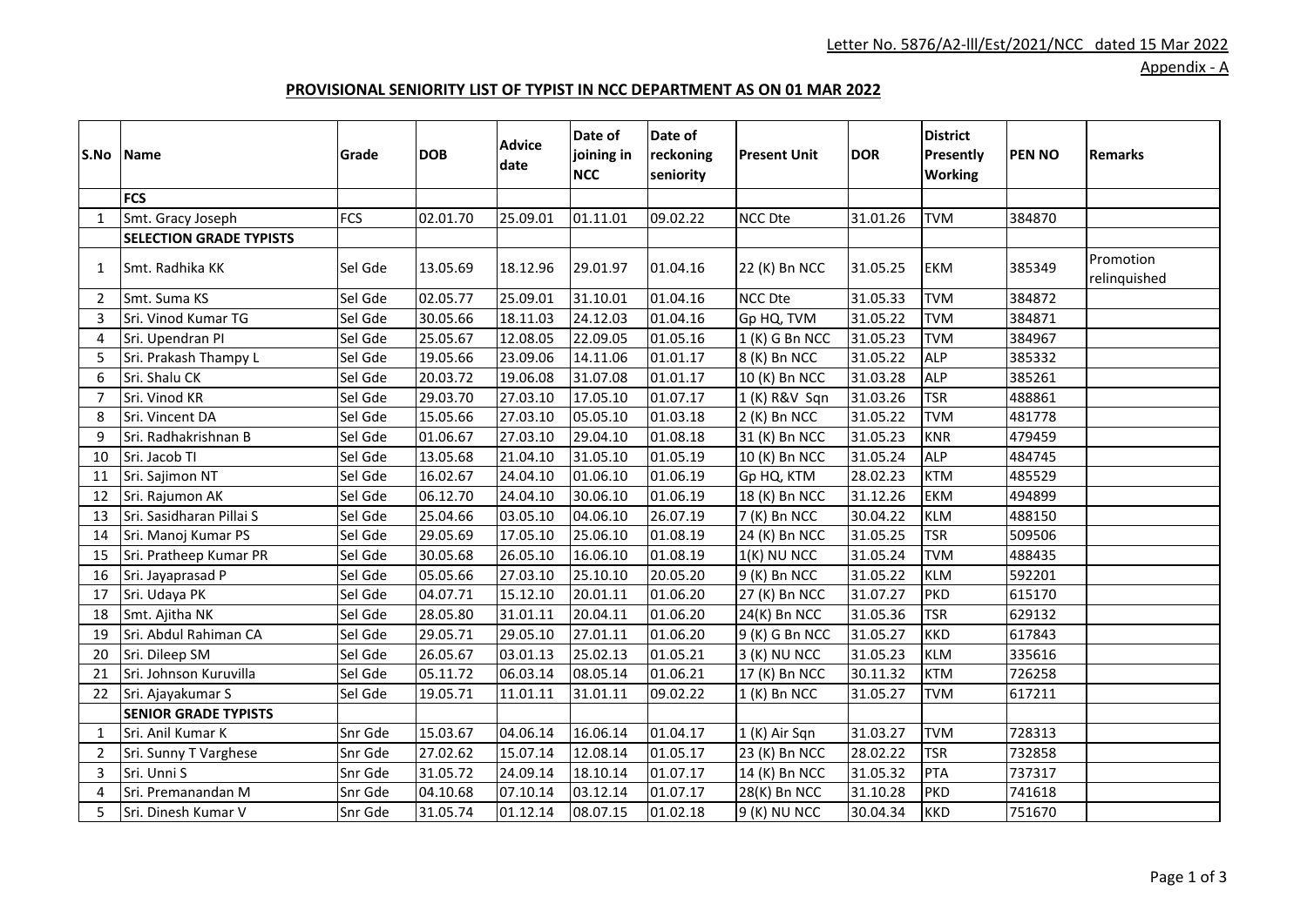|    | <b>Name</b>                   | Grade      | <b>DOB</b> | <b>Advice</b><br>date | Date of<br>joining in<br><b>NCC</b> | Date of<br>reckoning<br>seniority | <b>Office</b>    | <b>DOR</b> | <b>District</b><br>presently<br><b>Working</b> | <b>PEN NO</b> | <b>Remarks</b> |
|----|-------------------------------|------------|------------|-----------------------|-------------------------------------|-----------------------------------|------------------|------------|------------------------------------------------|---------------|----------------|
| 6  | Sri. Yohannan T               | Snr Gde    | 25.06.62   | 18.04.15              | 20.05.15                            | 01.02.18                          | 11 (K) Bn NCC    | 30.06.22   | <b>ALP</b>                                     | 748250        |                |
| 7  | Sri. Sundareswaran U          | Snr Gde    | 26.05.64   | 25.05.15              | 26.12.14                            | 01.03.18                          | 27 (K) Bn NCC    | 31.05.24   | <b>PKD</b>                                     | 741336        |                |
| 8  | Sri. Rajeev T                 | Snr Gde    | 20.05.71   | 01.08.15              | 07.09.15                            | 10.04.18                          | 14 (K) Bn NCC    | 31.05.31   | <b>PTA</b>                                     | 755596        |                |
| 9  | Sri. Presanna Kumar           | Snr Gde    | 18.05.81   | 01.08.15              | 09.09.15                            | 01.08.18                          | 9 (K) Bn NCC     | 31.05.41   | <b>KLM</b>                                     | 747238        |                |
| 10 | Sri. Ravikumar K              | Snr Gde    | 28.05.66   | 11.03.16              | 26.07.13                            | 01.06.19                          | 1 (K)G I Coy     | 31.05.26   | <b>ALP</b>                                     | 710915        |                |
| 11 | Sri. Prabel P                 | Snr Gde    | 25.05.73   | 09.06.16              | 07.07.16                            | 01.06.19                          | 11 (K) Bn NCC    | 31.05.33   | <b>ALP</b>                                     | 777188        |                |
| 12 | Sri. Sabu A                   | Snr Gde    | 25.05.76   | 09.06.16              | 25.07.16                            | 26.07.19                          | 3 (K) G Bn NCC   | 31.05.36   | <b>KLM</b>                                     | 778238        |                |
| 13 | Sri. Mohammed Basheer CK      | Snr Gde    | 01.01.70   | 06.01.17              | 09.02.17                            | 01.08.19                          | 29 (K) Bn NCC    | 31.12.29   | <b>MPM</b>                                     | 740878        |                |
| 14 | Sri. Shiju PC                 | Snr Gde    | 19.10.69   | 10.01.17              | 25.02.17                            | 01.08.19                          | Gp HQ, EKM       | 31.10.29   | <b>EKM</b>                                     | 797027        |                |
| 15 | Sri. Girish Kumar K           | Snr Gde    | 29.05.71   | 29.03.17              | 05.05.17                            | 01.08.19                          | Gp HQ, KKD       | 31.05.31   | <b>KKD</b>                                     | 802148        |                |
| 16 | Sri. Udayakumar RS            | Snr Gde    | 31.05.74   | 16.05.17              | 14.06.17                            | 20.05.20                          | 4 (K) Bn NCC     | 31.05.34   | <b>TVM</b>                                     | 807119        |                |
| 17 | Sri. Vinodkumar Urali         | Snr Gde    | 17.02.75   | 22.05.17              | 16.07.17                            | 01.06.20                          | 7(K) G Bn NCC    | 28.02.35   | <b>TSR</b>                                     | 807096        |                |
| 18 | Sri. Ranjith Kumar KM         | Snr Gde    | 30.05.77   | 17.11.16              | 09.01.17                            | 01.06.20                          | NCC Dte          | 31.05.37   | <b>TVM</b>                                     | 791913        |                |
| 19 | Sri. Santhosh VV              | Snr Gde    | 13.11.71   | 28.03.18              | 23.05.18                            | 01.05.21                          | 31 (K) Bn NCC    | 30.11.31   | <b>KNR</b>                                     | 835540        |                |
| 20 | Sri. Hari PT                  | Snr Gde    | 11.04.67   | 02.06.18              | 23.07.18                            | 01.06.21                          | <b>NCC Dirct</b> | 30.04.27   | <b>TVM</b>                                     | 800104        |                |
| 21 | Sri. Sunil Kumar PP           | Snr Gde    | 14.03.72   | 10.07.18              | 01.08.18                            | 01.06.21                          | 29 (K) Bn NCC    | 31.03.32   | <b>MPM</b>                                     | 839915        |                |
| 22 | Sri. Sani PK                  | Snr Gde    | 03.05.75   | 27.02.17              | 22.03.17                            | 01.09.21                          | Gp HQ, KTM       | 31.05.35   | <b>KTM</b>                                     | 798898        |                |
| 23 | Sri. Saiyyed S                | Snr Gde    | 12.02.76   | 08.11.18              | 10.12.18                            | 09.02.22                          | NCC Dte          | 28.02.36   | <b>TVM</b>                                     | 851183        |                |
|    | <b>UPPER DIVISION TYPISTS</b> |            |            |                       |                                     |                                   |                  |            |                                                |               |                |
| 1  | Sri. Unni Raj A               | <b>UDT</b> | 15.05.64   | 15.06.15              | 16.07.15                            | 16.07.17                          | <b>NCC Dte</b>   | 31.05.24   | <b>TVM</b>                                     | 748538        | <b>LWA</b>     |
| 2  | Sri. Sureesh KS               | <b>UDT</b> | 06.03.76   | 08.11.18              | 06.12.18                            | 03.02.21                          | 3 (K) Bn NCC     | 31.03.36   | <b>TVM</b>                                     | 849998        |                |
| 3  | Sri. Anil Kumar M             | <b>UDT</b> | 10.12.73   | 08.11.18              | 12.12.18                            | 12.12.20                          | $1(K)$ Bn NCC    | 31.12.33   | <b>TVM</b>                                     | 850318        |                |
| 4  | Sri. Sajan V                  | <b>UDT</b> | 23.05.68   | 04.02.19              | 07.03.19                            | 07.03.21                          | SS Coy NCC       | 31.05.28   | <b>TVM</b>                                     | 856275        |                |
| 5  | Sri. Shahul Hameed OP         | <b>UDT</b> | 12.04.70   | 27.02.19              | 02.05.19                            | 02.05.21                          | 21 (K) Bn NCC    | 30.04.30   | <b>EKM</b>                                     | 860944        |                |
| 6  | Sri. Royson MP                | UDT        | 03.01.67   | 19.03.19              | 24.04.19                            | 24.04.21                          | Gp HQ, TVM       | 31.01.27   | <b>TVM</b>                                     | 860115        |                |
| 7  | Sri. Santhosh Kumar C         | <b>UDT</b> | 08.04.71   | 28.03.19              | 02.05.19                            | 02.05.21                          | $1(K)$ Arty      | 30.04.31   | <b>KNR</b>                                     | 860805        |                |
| 8  | Sri. Pramod MK                | <b>UDT</b> | 06.05.70   | 10.05.19              | 21.08.13                            | 02.08.21                          | Gp HQ, KKD       | 31.05.26   | <b>KKD</b>                                     | 705133        |                |
| 9  | Sri. Arun S                   | <b>UDT</b> | 30.05.76   | 24.06.19              | 10.08.15                            | 02.08.21                          | 4 (K) Bn NCC     | 31.05.36   | <b>TVM</b>                                     | 753758        |                |
| 10 | Sri. Ranjith R                | <b>UDT</b> | 20.05.83   | 10.07.19              | 14.08.19                            | 14.08.21                          | 3 (K) Bn NCC     | 31.05.43   | <b>TVM</b>                                     | 784804        |                |
| 11 | Sri. Rameshan VP              | <b>UDT</b> | 29.05.67   | 02.09.19              | 01.10.19                            | 09.02.22                          | 32 (K) Bn NCC    | 31.05.27   | <b>KNR</b>                                     | 846478        |                |